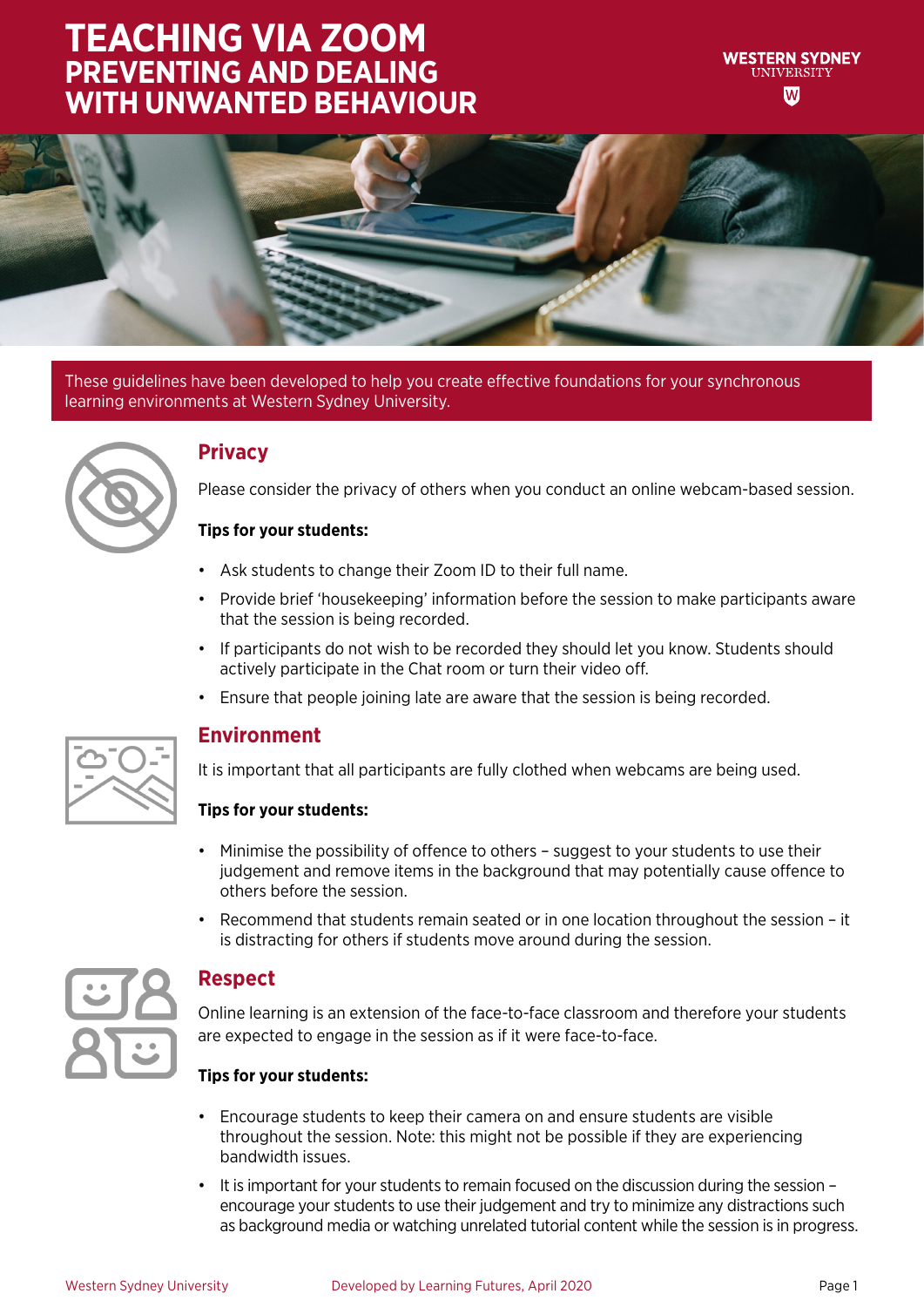# **RECOMMENDED SETTINGS**

Here are a few tips to help you run a smooth Zoom session. You can also secure your meetings providing you with a well-controlled environment right from the start and yield accurate attendance data when you finish.

#### **Own the schedule of your teaching**

- **•** Schedule your own teaching sessions and be careful not to schedule concurrent teaching via a single Zoom account, even if using alternate hosts. Sessions started later may be rejected if the first meeting is still in progress.
- **•** Schedule a different, but recurrent Meeting ID meeting for each timetabled session. Do not use one Meeting ID for everything. Delete these after the end of semester and create new ones for the following semester.

#### **Secure your Zoom teaching with best practice settings**

- Require Meeting Password **V**: Students won't have to enter this if you share the Join URL via vUWS, but it will stop random strangers interrupting your teaching.
- Enable Join before Host OFF : If a host is not present, meetings should not start
- Mute Participants on Entry ON
- Only authenticated users can join meetings ON **Comment System**: Using this feature will also enable attendance reporting via logged in, student e-mail addresses.
- **•** WSU Sign In Required (Students and Staff Only)

#### **What if you can't host? – Plan ahead**

**•** Define an alternative host (or list of hosts) when you schedule the meeting

#### **Be a good host – Prepare yourself**

- Adjust your Default Zoom Settings for all meetings (login at<https://uws.zoom.us>)
	- a. Set Screen Sharing in your Zoom 'Settings' to 'Host Only'. You can enable participant screen sharing once in the meeting if and when you need it.
	- b. Enable Polling and survey your audience to check understanding.
- **•** Make sure you're using up to date software<https://uws.zoom.us/download> it's both more secure and enables extra features.
- **•** Choose to host from a quiet, well lit environment with a stable internet connection

Once the meeting starts, hosts can, when appropriate, lock out annotation, adjust screen sharing privileges, and turn off the ability for participants to unmute themselves.

#### **Do not share Zoom meeting IDs**

- **•** Your students need to know that it is not appropriate to share Zoom meeting IDs because this can disrupt learning environments.
- **•** Sharing Zoom IDs can potentially result in student misconduct proceedings.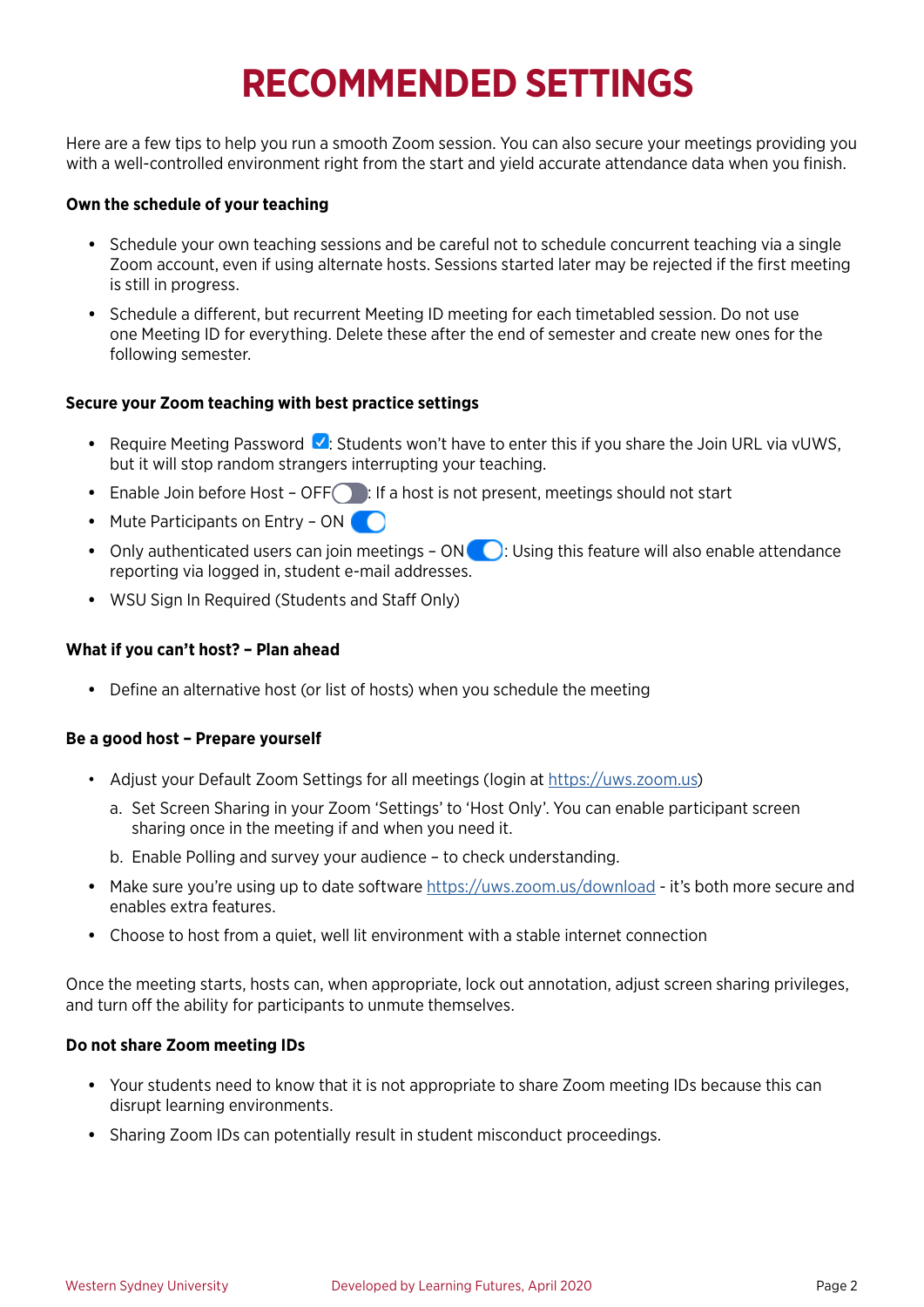## **RECOMMENDED SETTINGS**

#### **Mute disruptions**

- **•** If a student does not realise they are not on mute, you can use the 'Participants panel' to mute individual students.
- **•** You can also mute a participant if you wish to progress the discussion in a different direction or give others the opportunity to talk.

#### **How to manage sharing your screen**

- **•** Before a Zoom session: lock the ability to screen share for all your meetings. To do this, go to your Settings in<https://uws.zoom.us/> and make sure screen sharing is set to 'Host only'.
- **•** During a Zoom session: Click the arrow next to Share Screen, choose 'Advanced Sharing Options' and under 'Who can share?' select 'Host only'.

#### **Managing Zoom participants**

You can manage your Zoom participants by setting the domain and authenticated users setting.

- **•** Only allow signed users in only users with a Zoom invitation will be allowed to join.
- **•** Only allow users from the Westernsydney or WSU domain.

To do this:

- 1. Sign into the WSU Zoom web portal and navigate to Settings.
- 2. Scroll until you see 'Enable Only authenticated users can join meetings.'
- 3. If the setting is disabled, click the Status toggle to enable it. If a verification dialog displays, choose Turn On to verify the change. Don't forget to Save!
- 4. If done correctly, you will see this in your settings description:

*Only authenticated users can join: Sign in to Zoom with specified domain student.uws.edu.au,westernsydney.edu.au,student.westernsydney.edu.au,uws.edu.au*  (This is a pre-set domain so you don't have to define it).

**Lock the meeting** – Click the 'Participants' button at the bottom of the screen and select 'Lock meeting' under the 'More' option.

**Remove disruptive participants** – You have the option to remove participants from the list of participants window.

**Allow removed participants to rejoin** – Participants who have been removed cannot join by themselves. You can allow removed participants to rejoin in the list of participants window.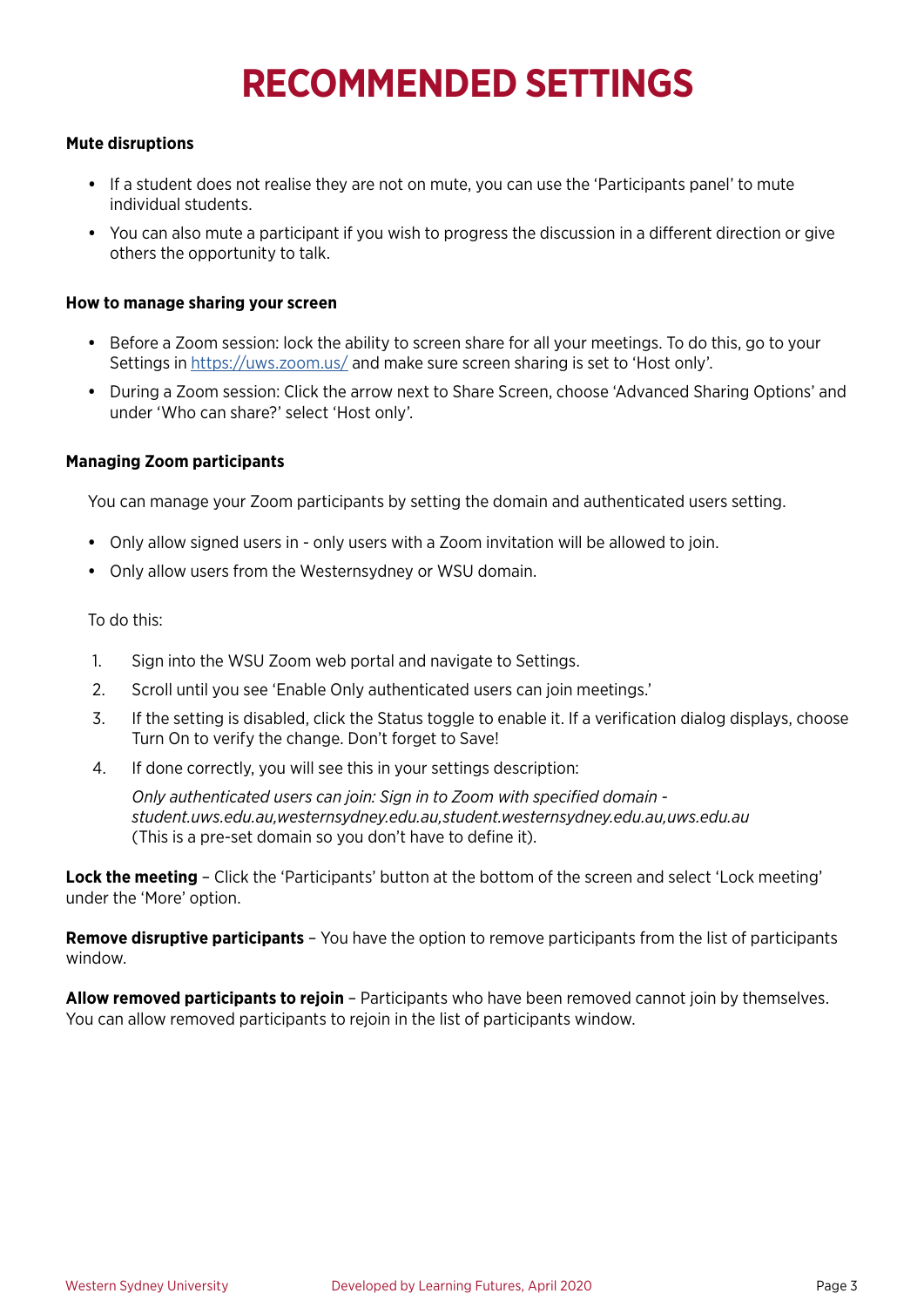# **RECOMMENDED SETTINGS**

#### **Set up a waiting room**

You might wish to set the number of students and which students are allowed to enter your meeting. You can do this by placing participants in a waiting room.

To enable a waiting room

- 1. Sign into <https://uws.zoom.us/>
- 2. For a waiting room to appear as a default, go to Settings, navigate to the Waiting Room on the Meeting tab and verify the setting is enabled via the Status toggle. If a verification dialogue displays, choose 'Turn on' to verify the change.



- 3. If you want to establish a meeting room for a particular meeting, go to the Meetings tab on the left and in 'Schedule a new meeting' scroll down to 'Enable waiting room'.
- 4. You can add the waiting room option to a series of meetings that you have already set up. To do this, click on the meeting you wish to add to and choose the 'Edit this Meeting' option at the bottom of the screen. Select 'Enable waiting room'.